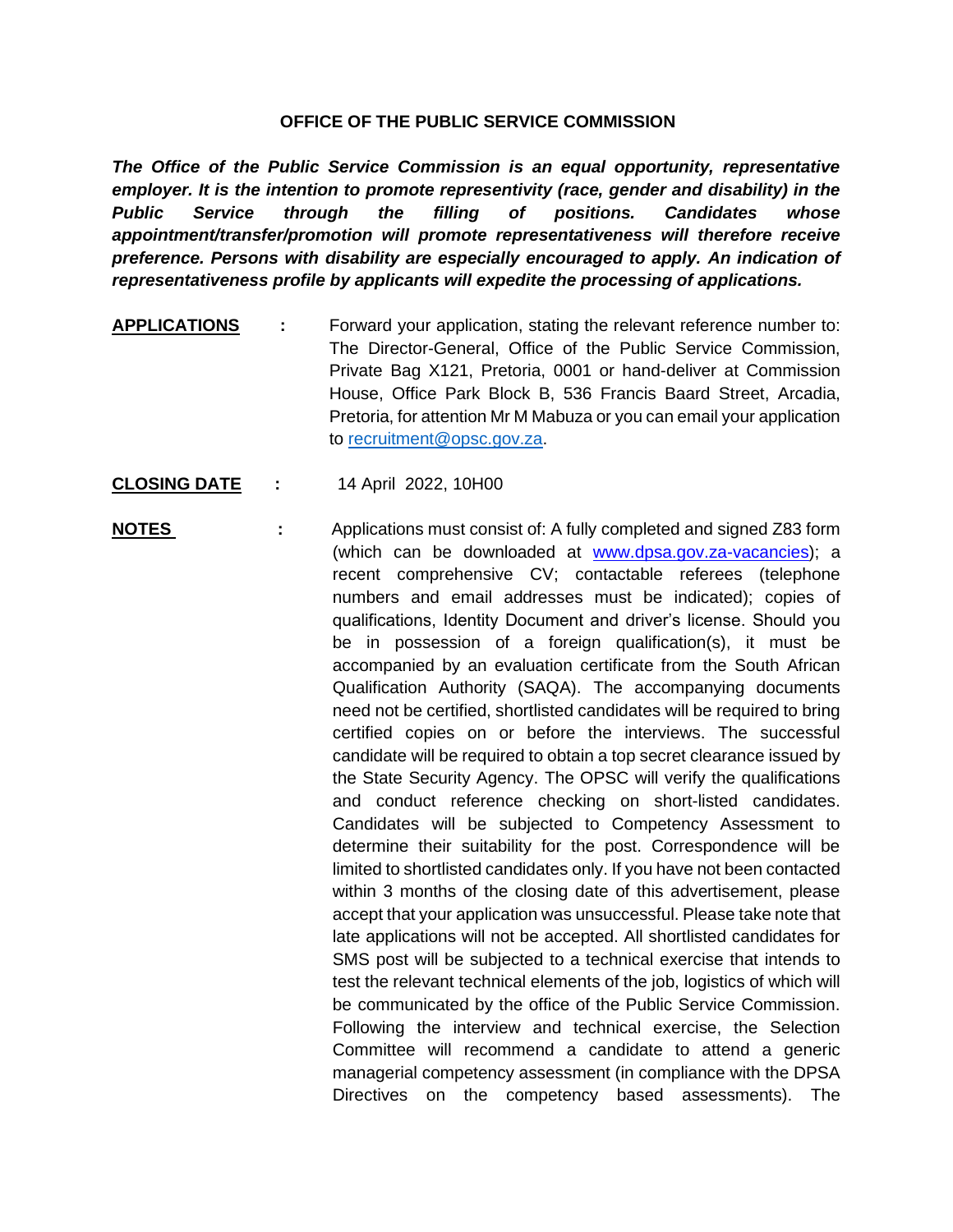competency will be testing generic managerial competencies using the mandated DPSA SMS competency assessment tools. A preentry certificate obtained from the National School of Government (NSG) is required for all SMS applications. **Applicants are advised that the old Z83 which was valid until 31 December 2020 will not be accepted. Should an individual wish to apply for a post, he/she will be required to submit the new application for employment (Z83) form which became effective on 1 January 2021 and can be downloaded at [www.dpsa.gov.za-vacancies.](http://www.dpsa.gov.za-vacancies/) From 1 January 2021 should an application be received using incorrect applications for employment (Z83) form, it will not be considered.**

## **POST : DEPUTY DIRCTOR: SYSTEMS DEVELOPMENT REF NO: DD/SD/03/2022**

**SALARY** : R744 255 per annum Level 11

## **CENTRE : PUBLIC SERVICE COMMISSION HOUSE, PRETORIA**

**REQUIREMENTS :** Ideal candidate profile: A relevant recognised three year Degree in Information Technology (NQF Level 7) ● Minimum of 5 years' experience at a supervisor or junior management level ● Knowledge in the area of Information Technology and Communications  $\bullet$ Knowledge and understanding of Information Technology prescripts, legislations and strategies ● Experience in the public sector/service Information Technology prescripts and standards • In-depth knowledge of the various programming languages • Vast experience in development environment ● Knowledge of Business Processing Re-engineering ● Experience in Multi-tier applications development ● Analytical and report-writing skills ● Essential Skills: Web development, C#, JavaScript, PHP, ASP.NET, HTML 5, CSS3,JQuery, Entity Framework, MVC, AngularJS, Web API services, Regression, Stress and Functional Testing, Database design, TSQL, MSSQL server Database Development, ASP.Net Core Micro Services ● Beneficial: SharePoint Customisation, Reporting Services, Power BI, SQL (SSIS, SSAS, T-SQL) • Data integration, ETL and Data Migration experience ● Good verbal and communication skills ● Project management and coordination skills ● A Valid driver's licence (with exception of disabled applicants) ● Understanding of the Constitutional Values and Principles in section